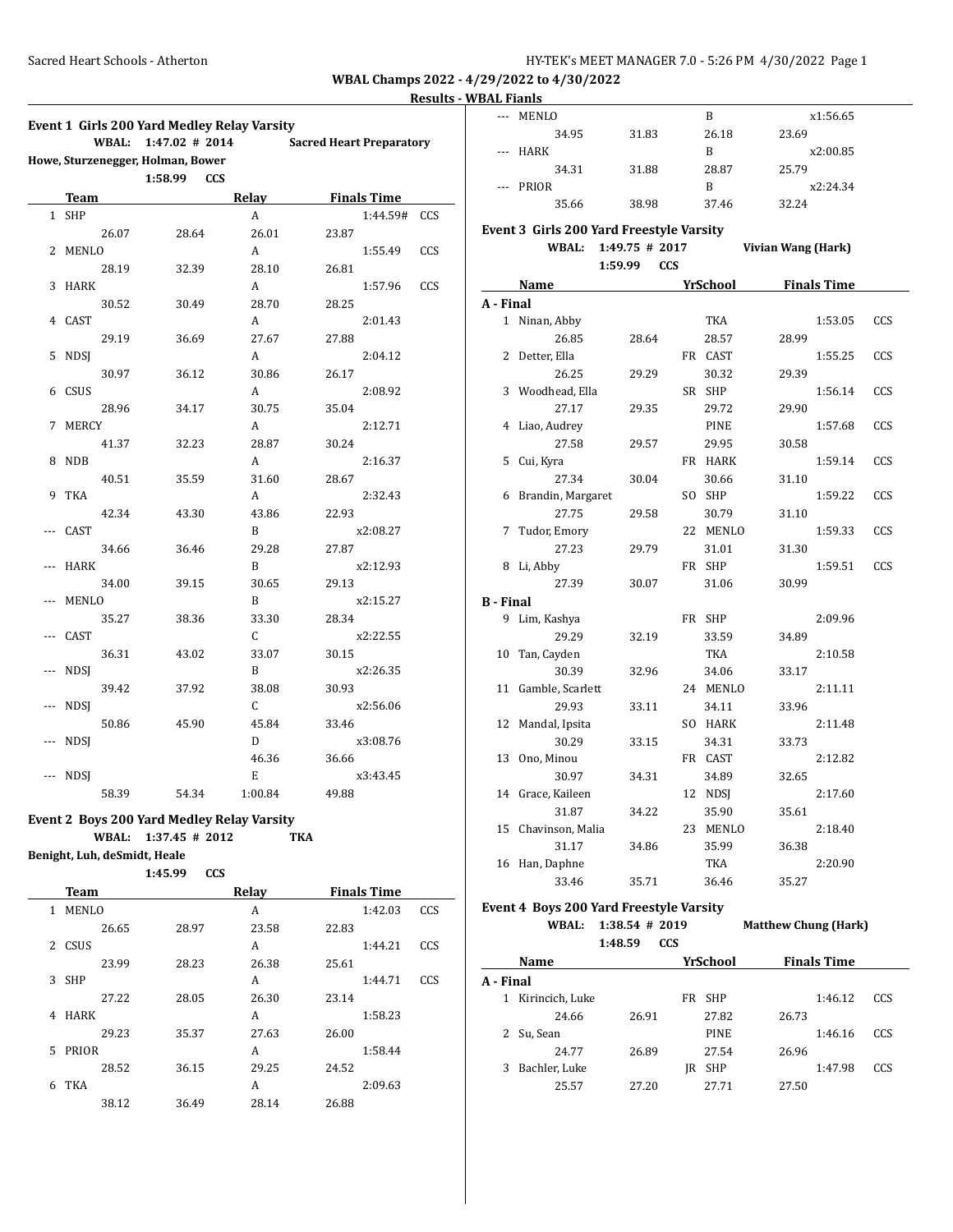|                  | A - Final  (Event 4 Boys 200 Yard Freestyle Varsity) |                  |            |                 |                        |                    |     |
|------------------|------------------------------------------------------|------------------|------------|-----------------|------------------------|--------------------|-----|
|                  | <b>Name</b>                                          |                  |            | YrSchool        |                        | <b>Finals Time</b> |     |
|                  | 4 Li, Jason                                          |                  |            | FR HARK         |                        | 1:54.48            |     |
|                  | 26.75                                                | 28.21            |            | 29.65           | 29.87                  |                    |     |
| 5                | Roman, Oli                                           |                  |            | FR HARK         |                        | 1:54.71            |     |
|                  | 26.51                                                | 29.19            |            | 29.62           | 29.39                  |                    |     |
| 6                | Harris, Nelson                                       |                  |            | FR SHP          |                        | 1:56.04            |     |
|                  | 26.64                                                | 28.94            |            | 30.55           | 29.91                  |                    |     |
| 7                | Kawaja, Cole                                         |                  |            | FR PRIOR        |                        | 1:56.55            |     |
|                  | 26.41                                                | 29.39            |            | 30.34           | 30.41                  |                    |     |
| 8                | Crum, Carl                                           |                  |            | SO SHP          |                        | 1:59.08            |     |
|                  | 26.87                                                | 29.72            |            | 31.17           | 31.32                  |                    |     |
| <b>B</b> - Final |                                                      |                  |            |                 |                        |                    |     |
|                  | 9 Zhang, Robert                                      |                  |            | SO HARK         |                        | 2:01.29            |     |
|                  | 26.98                                                | 30.53            |            | 31.79           | 31.99                  |                    |     |
| 10               | Ridder, Joshua                                       |                  |            | TKA             |                        | 2:01.48            |     |
|                  | 27.20                                                | 31.14            |            | 32.59           | 30.55                  |                    |     |
|                  | 11 Gani, Alex                                        |                  |            | 24 MENLO        |                        | 2:03.86            |     |
|                  | 27.92                                                | 31.22            |            | 32.19           | 32.53                  |                    |     |
| 12               | Dye, Reid                                            |                  |            | JR CSUS         |                        | 2:08.14            |     |
|                  | 30.02                                                | 32.18            |            | 32.89           | 33.05                  |                    |     |
|                  | 13 Morse-deBrier, Max                                |                  |            | SR CSUS         |                        | 2:13.77            |     |
|                  | 31.03                                                | 33.85            |            | 34.55           | 34.34                  |                    |     |
|                  | 14 Lee, Jason                                        |                  |            | TKA             |                        | 2:15.61            |     |
|                  | 29.92                                                | 33.89            |            | 36.23           | 35.57                  |                    |     |
|                  |                                                      |                  |            |                 |                        |                    |     |
|                  | Event 7 Girls 200 Yard IM Varsity                    |                  |            |                 |                        |                    |     |
|                  | <b>WBAL:</b>                                         | $2:02.29$ # 2011 |            |                 | <b>Ally Howe (SHP)</b> |                    |     |
|                  | 2:15.49                                              |                  | <b>CCS</b> |                 |                        |                    |     |
|                  |                                                      |                  |            |                 |                        |                    |     |
|                  | Name                                                 |                  |            | <b>YrSchool</b> |                        | <b>Finals Time</b> |     |
| <b>Finals</b>    |                                                      |                  |            |                 |                        |                    |     |
|                  | 1 J-Cheng, Audrey                                    |                  |            | JR SHP          |                        | 2:02.84            | CCS |
|                  | 26.25                                                | 31.77            |            | 35.19           | 29.63                  |                    |     |
| 2                | Chuang, Eden                                         |                  |            | 25 MENLO        |                        | 2:16.56            |     |
|                  | 29.02                                                | 34.88            |            | 38.59           | 34.07                  |                    |     |
|                  | 3 Wong, Cherise                                      |                  |            | JR NUEVA        |                        | 2:20.41            |     |
|                  | 29.88                                                | 36.51            |            | 40.40           | 33.62                  |                    |     |
| 4                | Lan, Aglaia                                          |                  |            | TKA             |                        | 2:20.55            |     |
|                  | 29.90                                                | 36.33            |            |                 |                        |                    |     |
| 5                | Boucher, Samantha                                    |                  |            | 40.92           | 33.40                  | 2:22.46            |     |
|                  |                                                      |                  |            | 12 NDSJ         |                        |                    |     |
|                  | 29.83                                                | 38.16            |            | 40.53           | 33.94                  |                    |     |
|                  | 6 Feng, Mirabelle                                    |                  |            | FR HARK         |                        | 2:25.76            |     |
|                  | 31.74                                                | 37.24            |            | 42.66           | 34.12                  |                    |     |
| 7                | Wong, Cadence                                        |                  |            | MERCY           |                        | 2:27.63            |     |
|                  | 30.27                                                | 37.40            |            | 45.37           | 34.59                  |                    |     |
| 8                | Kwok, Zoe                                            |                  |            | FR SHP          |                        | 2:29.73            |     |
|                  | 34.30                                                | 39.17            |            | 41.51           | 34.75                  |                    |     |
| 9                | Lee, Zoe                                             |                  |            | FR CAST         |                        | 2:31.17            |     |
|                  | 33.87                                                | 39.97            |            | 43.00           | 34.33                  |                    |     |
| 10               | Yansouni, Claire                                     |                  |            | SO SHP          |                        | 2:42.16            |     |
|                  | 34.11                                                | 39.86            |            | 51.12           | 37.07                  |                    |     |
| 11               | Callicott, Emma                                      |                  |            | NDB             |                        | 2:50.53            |     |
|                  | 34.94                                                | 42.22            |            | 54.88           | 38.49                  |                    |     |
| 12               | Cao, Thanh-Thanh                                     |                  |            | 10 NDSJ         |                        | 3:02.12            |     |
|                  | 34.19                                                | 44.05            |            | 59.78           | 44.10                  |                    |     |
|                  | Mina, Tristen<br>26.12                               | 32.35            |            | TKA<br>37.80    | 31.53                  | <b>DQ</b>          |     |

|                  | Event 8 Boys 200 Yard IM Varsity               |              |            |              |                        |                    |     |
|------------------|------------------------------------------------|--------------|------------|--------------|------------------------|--------------------|-----|
|                  | <b>WBAL:</b>                                   | 1:48.60#2019 |            |              | Ethan Hu (Hark)        |                    |     |
|                  |                                                | 2:02.49      | <b>CCS</b> |              |                        |                    |     |
|                  | Name                                           |              |            | YrSchool     |                        | <b>Finals Time</b> |     |
| <b>Finals</b>    |                                                |              |            |              |                        |                    |     |
| 1                | Ballard, Cole                                  |              |            | SO SHP       |                        | 1:54.35            | CCS |
|                  | 24.30                                          | 29.98        |            | 33.05        | 27.02                  |                    |     |
| 2                | Kajarekar, Saahil                              |              |            | SO HARK      |                        | 2:02.13            | CCS |
|                  | 26.29                                          | 30.33        |            | 36.23        | 29.28                  |                    |     |
| 3                | Hsu, Ryan                                      |              |            | <b>DTECH</b> |                        | 2:05.34            |     |
|                  | 26.98                                          | 32.51        |            | 35.94        | 29.91                  |                    |     |
| 4                | Ma, Conrad                                     |              |            | SR SHP       |                        | 2:06.45            |     |
|                  | 27.40                                          | 32.32        |            | 36.27        | 30.46                  |                    |     |
| 5                | Tung, Andrew                                   |              |            | 23 MENLO     |                        | 2:12.41            |     |
|                  | 28.86                                          | 35.00        |            | 36.38        | 32.17                  |                    |     |
| 6                | West, Ryan                                     |              |            | SO SHP       |                        | 2:12.55            |     |
|                  | 28.08                                          | 36.19        |            | 37.89        | 30.39                  |                    |     |
| 7                | Gurtner, Pierce                                |              |            | SO SHP       |                        | 2:19.94            |     |
|                  | 30.67                                          | 38.30        |            | 39.86        | 31.11                  |                    |     |
| 8                | Hsu, Brandon                                   |              |            | <b>DTECH</b> |                        | 2:21.55            |     |
|                  | 29.45                                          | 36.81        |            | 40.79        | 34.50                  |                    |     |
| 9                | Quach, Nicholas                                |              |            | SO NUEVA     |                        | 2:31.55            |     |
|                  | 30.66                                          | 38.66        |            | 45.48        | 36.75                  |                    |     |
| 10               | Sutherland, Jacob                              |              |            | FR CSUS      |                        | 2:37.62            |     |
|                  | 35.21                                          | 41.38        |            | 44.41        | 36.62                  |                    |     |
|                  | Kwan, Justin                                   |              |            | TKA          |                        | DQ                 |     |
|                  | 37.81                                          | 45.81        |            | 53.86        | 42.98                  |                    |     |
|                  | <b>Event 9 Girls 50 Yard Freestyle Varsity</b> |              |            |              |                        |                    |     |
|                  | WBAL:                                          | 22.81 # 2013 |            |              | <b>Ally Howe (SHP)</b> |                    |     |
|                  |                                                | 25.39        | <b>CCS</b> |              |                        |                    |     |
|                  | Name                                           |              |            | YrSchool     |                        | <b>Finals Time</b> |     |
| A - Final        |                                                |              |            |              |                        |                    |     |
| $\mathbf{1}$     | Detter, Olivia                                 |              |            | SO CAST      |                        | 23.97              | CCS |
| 2                | Tambling, Ainsley Jane                         |              |            | SR CSUS      |                        | 24.46              | CCS |
| 3                | Lang, Brienz                                   |              |            | SR SHP       |                        | 24.60              | CCS |
|                  | 4 Kwak, Natalie                                |              |            | TKA          |                        | 24.81              | CCS |
| 5                | Liao, Audrey                                   |              |            | <b>PINE</b>  |                        | 24.82              | CCS |
|                  | 6 Dowd, Leda                                   |              |            | <b>DTECH</b> |                        | 25.27              | CCS |
| $7^{\circ}$      | Szczerba, Natalia                              |              |            | FR SHP       |                        | 25.37              | CCS |
| 8                | Kapoor, Aria                                   |              |            | SO CAST      |                        | 25.41              |     |
| <b>B</b> - Final |                                                |              |            |              |                        |                    |     |
| 9                | Cortez, Serafina                               |              |            | CAST<br>JR.  |                        | 25.00              | CCS |
| 10               | Hong, Ashley                                   |              | SO.        | HARK         |                        | 25.34              | CCS |
| 11               | Huddleston, Sage                               |              | 24         | MENLO        |                        | 25.76              |     |
| 12               | Flierl, Bruce                                  |              |            | <b>MENLO</b> |                        | 26.36              |     |
| 13               | Lan, Aglaia                                    |              |            | <b>TKA</b>   |                        | 26.38              |     |
| 14               | Newby, Megan                                   |              | FR         | SHP          |                        | 26.44              |     |
| 15               | Boucher, Samantha                              |              | 12         | <b>NDSJ</b>  |                        | 26.47              |     |
| 16               | Jacobs, Audrey                                 |              |            | TKA          |                        | 26.57              |     |
|                  |                                                |              |            |              |                        |                    |     |

| <b>Event 10 Boys 50 Yard Freestyle Varsity</b> |              |                    |                          |     |  |  |  |  |
|------------------------------------------------|--------------|--------------------|--------------------------|-----|--|--|--|--|
| WBAL:                                          | 21.36 # 2009 |                    | <b>Cole Davis (Hark)</b> |     |  |  |  |  |
|                                                | 22.59        | <b>CCS</b>         |                          |     |  |  |  |  |
| Name                                           |              | YrSchool           | <b>Finals Time</b>       |     |  |  |  |  |
| A - Final                                      |              |                    |                          |     |  |  |  |  |
| Grant, Connor                                  |              | <b>MENLO</b><br>24 | 22.41                    | CCS |  |  |  |  |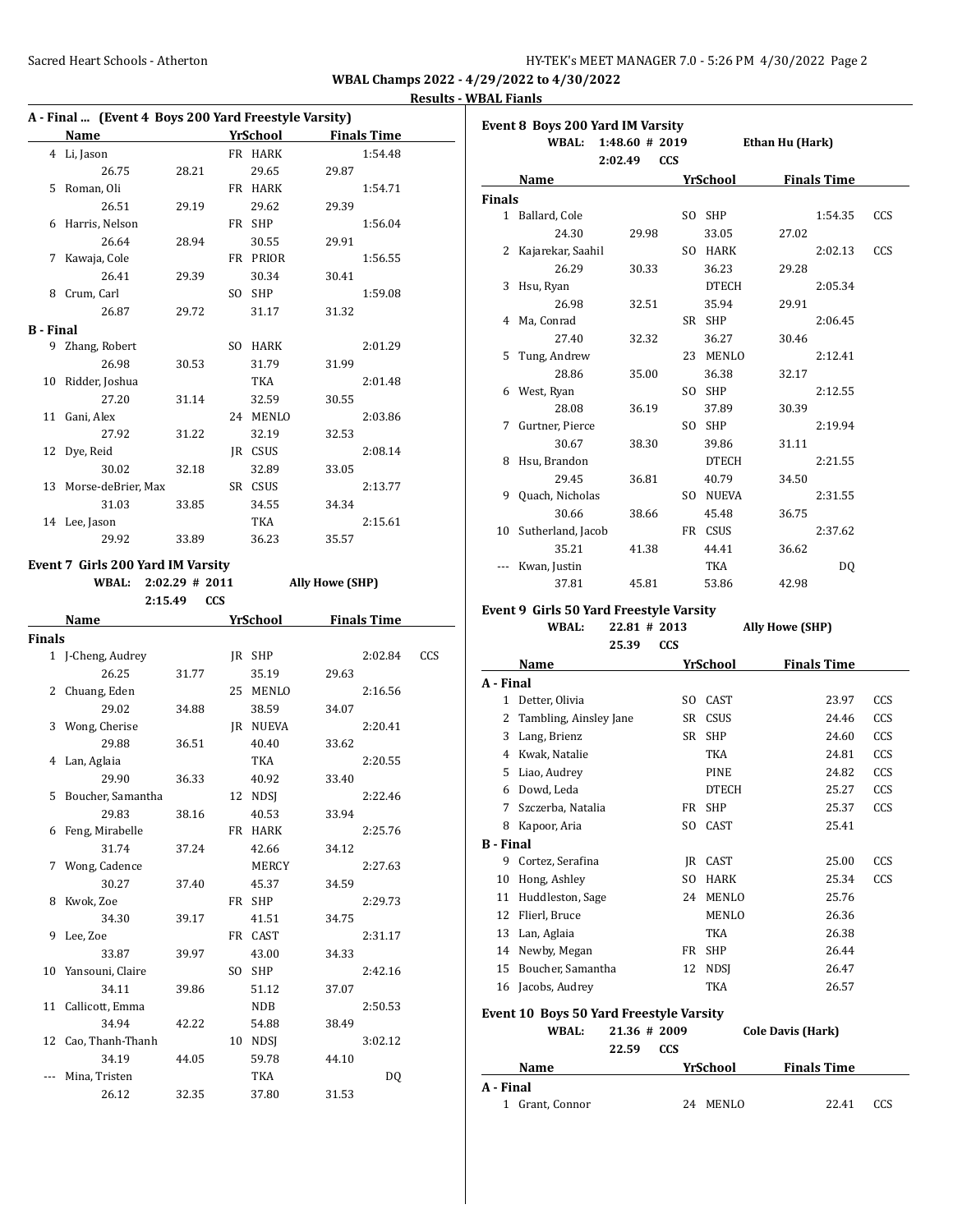# **Results - WBAL Fianls**

| A - Final  (Event 10 Boys 50 Yard Freestyle Varsity) |                     |     |              |                    |  |  |  |  |
|------------------------------------------------------|---------------------|-----|--------------|--------------------|--|--|--|--|
|                                                      | Name                |     | YrSchool     | <b>Finals Time</b> |  |  |  |  |
| 2                                                    | Pawliger, Adam      | FR  | <b>HARK</b>  | 22.96              |  |  |  |  |
| $*3$                                                 | Rohlen, Harrison    | IR  | <b>SHP</b>   | 23.19              |  |  |  |  |
| *3                                                   | Hogan, Tyler        | SO. | <b>SHP</b>   | 23.19              |  |  |  |  |
| 5                                                    | Kiesling, Tommy     | 23  | MENLO        | 23.43              |  |  |  |  |
| 6                                                    | Kim, Ethan          | IR  | <b>NUEVA</b> | 23.46              |  |  |  |  |
| 7                                                    | Wang, Jayden        | FR  | <b>CSUS</b>  | 23.51              |  |  |  |  |
| 8                                                    | Averbuck, Redmond   | SO  | <b>SHP</b>   | 23.88              |  |  |  |  |
| B - Final                                            |                     |     |              |                    |  |  |  |  |
| 9                                                    | Ryerson, Hunter     | 24  | MENLO        | 23.38              |  |  |  |  |
| 10                                                   | Kazemipour, Cameron | FR  | <b>SHP</b>   | 23.66              |  |  |  |  |
| 11                                                   | Baumgarte, Oskar    | FR  | <b>HARK</b>  | 24.30              |  |  |  |  |
| 12                                                   | Stankovich, Gabe    |     | MENLO        | 24.36              |  |  |  |  |
| 13                                                   | Stern, Kayden       |     | TKA          | 24.45              |  |  |  |  |
| 14                                                   | Ridder, Joshua      |     | TKA          | 24.59              |  |  |  |  |
| 15                                                   | Reed, Andrew        | IR  | HARK         | 24.64              |  |  |  |  |
| 16                                                   | Ross, Russell       | SO  | <b>NUEVA</b> | 25.67              |  |  |  |  |

# **Event 13 Girls 100 Yard Butterfly Varsity**

|                  | <b>WBAL:</b>      | rara Batterny var brey<br>54.81 # 2011 |     |              | <b>Ally Howe (SHP)</b> |     |
|------------------|-------------------|----------------------------------------|-----|--------------|------------------------|-----|
|                  |                   | <b>CCS</b><br>1:00.99                  |     |              |                        |     |
|                  | Name              |                                        |     | YrSchool     | <b>Finals Time</b>     |     |
| A - Final        |                   |                                        |     |              |                        |     |
|                  | 1 Ninan, Abby     |                                        |     | <b>TKA</b>   | 55.54                  | CCS |
|                  | 26.23             | 29.31                                  |     |              |                        |     |
| 2                | Detter, Ella      |                                        |     | FR CAST      | 55.63                  | CCS |
|                  | 26.32             | 29.31                                  |     |              |                        |     |
| 3                | Li, Kaia          |                                        |     | SR SHP       | 56.18                  | CCS |
|                  | 26.49             | 29.69                                  |     |              |                        |     |
| 4                | Chan, Katelyn     |                                        | SO. | SHP          | 58.24                  | CCS |
|                  | 27.45             | 30.79                                  |     |              |                        |     |
| 5                | Kwak, Natalie     |                                        |     | <b>TKA</b>   | 1:00.10                | CCS |
|                  | 28.05             | 32.05                                  |     |              |                        |     |
| 6                | Kapoor, Aria      |                                        |     | SO CAST      | 1:01.30                |     |
|                  | 28.41             | 32.89                                  |     |              |                        |     |
| 7                | Lee, Caitlyn      |                                        |     | FR CAST      | 1:02.08                |     |
|                  | 28.87             | 33.21                                  |     |              |                        |     |
|                  | 8 Pyle, Samantha  |                                        |     | FR SHP       | 1:03.65                |     |
|                  | 29.35             | 34.30                                  |     |              |                        |     |
| <b>B</b> - Final |                   |                                        |     |              |                        |     |
|                  | 9 Ono, Minou      |                                        |     | FR CAST      | 1:05.33                |     |
|                  | 31.12             | 34.21                                  |     |              |                        |     |
| 10               | Singh, Nageena    |                                        |     | SR HARK      | 1:05.79                |     |
|                  | 30.09             | 35.70                                  |     |              |                        |     |
| 11               | Sarles, Christina |                                        |     | <b>DTECH</b> | 1:10.85                |     |
|                  | 33.12             | 37.73                                  |     |              |                        |     |
| 12               | McGee, Brynn      |                                        | 12  | <b>NDSI</b>  | 1:11.52                |     |
|                  | 33.38             | 38.14                                  |     |              |                        |     |
| 13               | Ziazadeh, Aramina |                                        | 10  | <b>NDSJ</b>  | 1:18.03                |     |
|                  | 35.31             | 42.72                                  |     |              |                        |     |
| 14               | Belfer, Josie     |                                        |     | FR NUEVA     | 1:30.63                |     |
|                  | 41.93             | 48.70                                  |     |              |                        |     |
| ---              | Burks, Annika     |                                        |     | JR CAST      | X1:06.99               |     |
|                  | 31.19             | 35.80                                  |     |              |                        |     |
| ---              | Ramirez, Mia      |                                        | SO. | CAST         | X1:21.31               |     |
|                  | 35.71             | 45.60                                  |     |              |                        |     |
|                  |                   |                                        |     |              |                        |     |

|           | <b>Event 14 Boys 100 Yard Butterfly Varsity</b> |                     |     |                 |                    |     |  |  |  |  |
|-----------|-------------------------------------------------|---------------------|-----|-----------------|--------------------|-----|--|--|--|--|
|           | WBAL:                                           | 47.57 # 2019        |     | Ethan Hu (Hark) |                    |     |  |  |  |  |
|           |                                                 | <b>CCS</b><br>54.79 |     |                 |                    |     |  |  |  |  |
|           | Name                                            |                     |     | YrSchool        | <b>Finals Time</b> |     |  |  |  |  |
| A - Final |                                                 |                     |     |                 |                    |     |  |  |  |  |
| 1         | Berry, Nikhil                                   |                     | 23  | MENLO           | 52.67              | CCS |  |  |  |  |
|           | 24.56                                           | 28.11               |     |                 |                    |     |  |  |  |  |
| 2         | Pyle, Justin                                    |                     | SO. | -SHP            | 57.80              |     |  |  |  |  |
|           | 26.48                                           | 31.32               |     |                 |                    |     |  |  |  |  |
| 3         | Sylvester, Karl                                 |                     |     | FR SHP          | 1:02.30            |     |  |  |  |  |
|           | 27.80                                           | 34.50               |     |                 |                    |     |  |  |  |  |
| 4         | Nilsson, Kip                                    |                     | SO. | -SHP            | 1:06.03            |     |  |  |  |  |
|           | 29.73                                           | 36.30               |     |                 |                    |     |  |  |  |  |
| 5.        | Crum, Carl                                      |                     | SO. | <b>SHP</b>      | 1:09.02            |     |  |  |  |  |
|           | 31.10                                           | 37.92               |     |                 |                    |     |  |  |  |  |
| 6         | Quach, Nicholas                                 |                     | SO. | <b>NUEVA</b>    | 1:09.51            |     |  |  |  |  |
|           | 31.79                                           | 37.72               |     |                 |                    |     |  |  |  |  |

# **Event 15 Girls 100 Yard Freestyle Varsity**

|                  | <b>WBAL:</b>             | anis 100 iaru rreese, ie varsie,<br>52.32 # 2010 |    |              | Jessica Khojasteh (Hark) |  |  |
|------------------|--------------------------|--------------------------------------------------|----|--------------|--------------------------|--|--|
|                  |                          | <b>CCS</b><br>55.39                              |    |              |                          |  |  |
| A - Final        | Name                     |                                                  |    |              | YrSchool Finals Time     |  |  |
|                  | 1 Detter, Olivia         |                                                  |    | SO CAST      | 51.61#<br>CCS            |  |  |
|                  | 25.03                    | 26.58                                            |    |              |                          |  |  |
|                  | 2 Tambling, Ainsley Jane |                                                  |    | SR CSUS      | 53.08<br>CCS             |  |  |
|                  | 25.64                    | 27.44                                            |    |              |                          |  |  |
|                  | 3 Woodhead, Ella         |                                                  |    | SR SHP       | 54.22<br>CCS             |  |  |
|                  | 26.18                    | 28.04                                            |    |              |                          |  |  |
|                  | 4 Lang, Brienz           |                                                  |    | SR SHP       | 54.27<br>CCS             |  |  |
|                  | 26.31                    | 27.96                                            |    |              |                          |  |  |
|                  | 5 Fearon, Nina           |                                                  |    | SR CAST      | CCS<br>54.54             |  |  |
|                  | 26.23                    | 28.31                                            |    |              |                          |  |  |
|                  | 6 Tudor, Emory           |                                                  | 22 | MENLO        | 54.93<br>CCS             |  |  |
|                  | 26.54                    | 28.39                                            |    |              |                          |  |  |
|                  | 7 Szczerba, Natalia      |                                                  |    | FR SHP       | 55.25<br>CCS             |  |  |
|                  | 26.61                    | 28.64                                            |    |              |                          |  |  |
|                  | 8 Cortez, Serafina       |                                                  |    | JR CAST      | 55.50                    |  |  |
|                  | 26.31                    | 29.19                                            |    |              |                          |  |  |
| <b>B</b> - Final |                          |                                                  |    |              |                          |  |  |
|                  | 9 Dowd, Leda             |                                                  |    | <b>DTECH</b> | 55.15<br>CCS             |  |  |
|                  | 26.75                    | 28.40                                            |    |              |                          |  |  |
|                  | 10 Huddleston, Sage      |                                                  | 24 | MENLO        | 55.22<br>CCS             |  |  |
|                  | 26.99                    | 28.23                                            |    |              |                          |  |  |
|                  | 11 Newby, Megan          |                                                  |    | FR SHP       | 56.80                    |  |  |
|                  | 27.45                    | 29.35                                            |    |              |                          |  |  |
| 12               | Porteous, Annika         |                                                  | 23 | MENLO        | 58.20                    |  |  |
|                  | 28.01                    | 30.19                                            |    |              |                          |  |  |
| 13               | Cassidy, Kenya           |                                                  | 24 | MENLO        | 58.24                    |  |  |
|                  | 28.30                    | 29.94                                            |    |              |                          |  |  |
|                  | 14 Jacobs, Audrey        |                                                  |    | TKA          | 59.10                    |  |  |
|                  | 28.45                    | 30.65                                            |    |              |                          |  |  |
|                  | 15 Lowell, Sydney        |                                                  |    | SO CAST      | 59.78                    |  |  |
|                  | 28.31                    | 31.47                                            |    |              |                          |  |  |
|                  | 16 Mandal, Ipsita        |                                                  | SO | HARK         | 1:01.73                  |  |  |
|                  | 29.88                    | 31.85                                            |    |              |                          |  |  |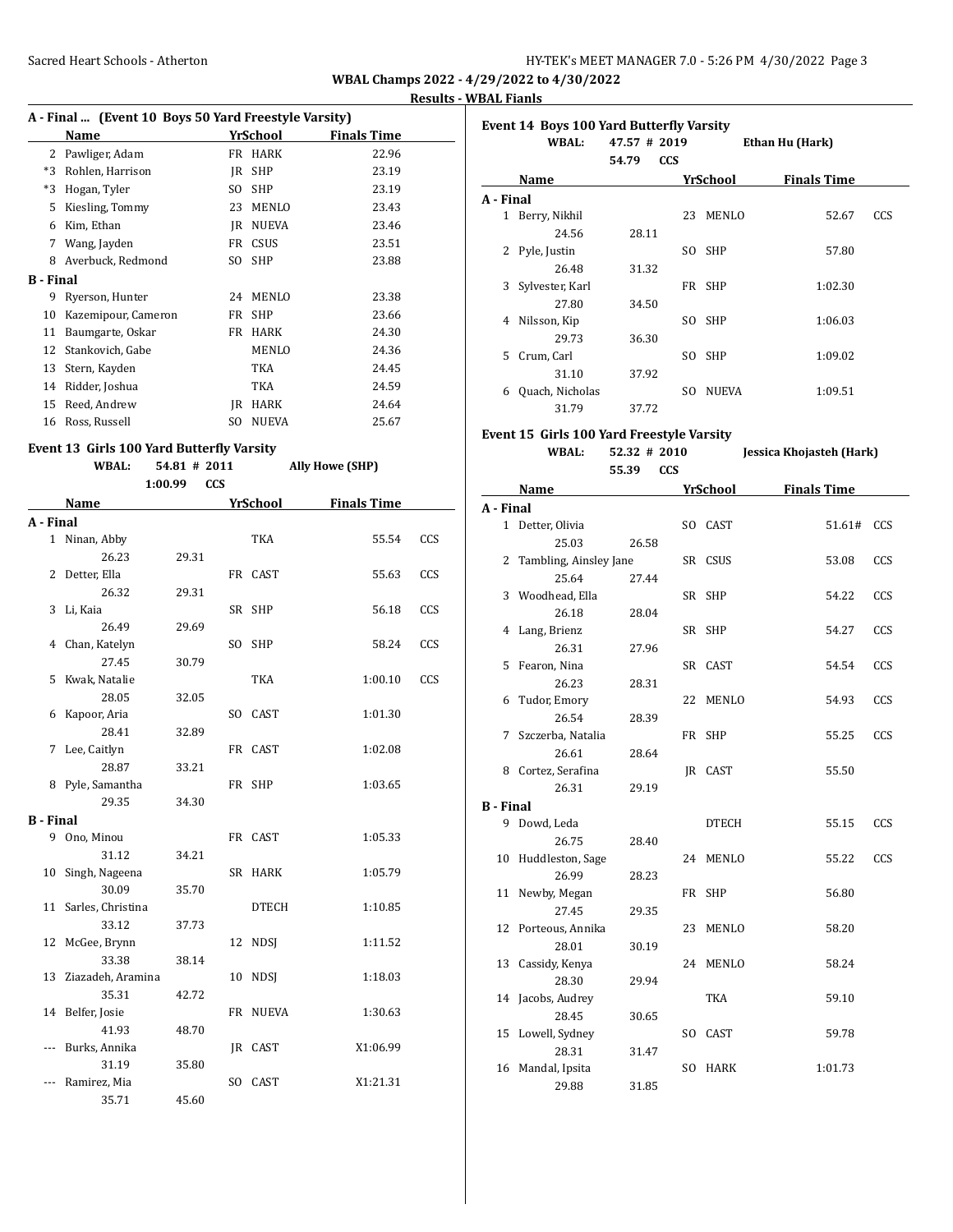|                  |                                                   |                       |                |                             | <u>incourts</u> |
|------------------|---------------------------------------------------|-----------------------|----------------|-----------------------------|-----------------|
|                  | Event 16 Boys 100 Yard Freestyle Varsity<br>WBAL: | 46.47 # 2010          |                | <b>Tom Kremer (SHP)</b>     |                 |
|                  |                                                   | 49.69<br><b>CCS</b>   |                |                             |                 |
|                  | Name                                              |                       |                | <b>YrSchool</b> Finals Time |                 |
| A - Final        |                                                   |                       |                |                             |                 |
|                  | 1 Lacerte, Bennett                                |                       | JR CSUS        | 48.09                       | CCS             |
|                  | 23.01                                             | 25.08                 |                |                             |                 |
|                  | 2 Grant, Connor                                   |                       | 24 MENLO       | 48.67                       | CCS             |
|                  | 23.49                                             | 25.18                 |                |                             |                 |
|                  | 3 Foucu, Matthieu                                 |                       | TKA            | 49.04                       | CCS             |
|                  | 23.31                                             | 25.73                 |                |                             |                 |
|                  | 4 Su, Sean                                        |                       | PINE           | 49.46                       | CCS             |
|                  | 23.99                                             | 25.47                 |                |                             |                 |
|                  | 5 Pistorino, Matthew                              |                       | SO SHP         | 49.66                       | CCS             |
|                  | 23.81                                             | 25.85                 |                |                             |                 |
|                  | 6 Kirincich, Luke                                 |                       | FR SHP         | 49.83                       |                 |
|                  | 24.05                                             | 25.78                 |                |                             |                 |
| 7                | Rohlen, Harrison                                  |                       | JR SHP         | 49.86                       |                 |
|                  | 24.24                                             |                       |                |                             |                 |
|                  | 8 Bachler, Luke                                   | 25.62                 |                |                             |                 |
|                  |                                                   |                       | JR SHP         | 49.98                       |                 |
|                  | 24.06                                             | 25.92                 |                |                             |                 |
| <b>B</b> - Final |                                                   |                       |                |                             |                 |
| 9                | Pawliger, Adam                                    |                       | FR HARK        | 52.21                       |                 |
|                  | 25.85                                             | 26.36                 |                |                             |                 |
|                  | *10 Kiesling, Tommy                               |                       | 23 MENLO       | 52.59                       |                 |
|                  | 25.92                                             | 26.67                 |                |                             |                 |
|                  | *10 Ryerson, Hunter                               |                       | 24 MENLO       | 52.59                       |                 |
|                  | 25.60                                             | 26.99                 |                |                             |                 |
|                  | 12 Li, Jason                                      |                       | FR HARK        | 52.65                       |                 |
|                  | 25.85                                             | 26.80                 |                |                             |                 |
|                  | 13 Kawaja, Cole                                   |                       | FR PRIOR       | 53.27                       |                 |
|                  | 25.87                                             | 27.40                 |                |                             |                 |
|                  | 14 Stankovich, Gabe                               |                       | MENLO          | 54.79                       |                 |
|                  | 26.25                                             | 28.54                 |                |                             |                 |
|                  | 15 Zhang, Robert                                  |                       | SO HARK        | 55.00                       |                 |
|                  | 26.31                                             | 28.69                 |                |                             |                 |
|                  | 16 Reed, Andrew                                   |                       | <b>IR HARK</b> | 55.04                       |                 |
|                  | 26.42                                             | 28.62                 |                |                             |                 |
|                  |                                                   |                       |                |                             |                 |
|                  | Event 17 Girls 500 Yard Freestyle Varsity         |                       |                |                             |                 |
|                  | <b>WBAL:</b>                                      | 4:44.53 # 2014        |                | <b>Ally Howe (SHP)</b>      |                 |
|                  |                                                   | 5:25.49<br><b>CCS</b> |                |                             |                 |
|                  | Name                                              |                       | YrSchool       | <b>Finals Time</b>          |                 |
| A - Final        |                                                   |                       |                |                             |                 |
|                  | 1 Brandin, Margaret                               |                       | SO SHP         | 5:16.96                     | CCS             |
|                  | 28.95                                             | 31.16                 | 31.99          | 32.15                       |                 |
|                  | 32.12                                             | 32.22                 | 32.36          | 32.24                       |                 |
|                  | 32.26                                             | 31.51                 |                |                             |                 |
|                  | 2 Pyle, Samantha                                  |                       | FR SHP         | 5:29.66                     |                 |
|                  | 29.01                                             | 31.34                 | 32.16          | 33.03                       |                 |
|                  | 33.17                                             | 33.80                 | 33.82          | 34.19                       |                 |
|                  | 34.91                                             | 34.23                 |                |                             |                 |
| 3                | Cassidy, Kenya                                    |                       | 24 MENLO       | 5:40.42                     |                 |
|                  | 29.47                                             | 32.31                 | 33.78          | 34.83                       |                 |
|                  | 35.32                                             | 35.22                 | 35.33          | 35.40                       |                 |
|                  | 35.23                                             | 33.53                 |                |                             |                 |
|                  |                                                   |                       |                |                             |                 |

|                  | 4 Tan, Cayden                                     |                  |    | TKA             | 5:53.99                  |     |
|------------------|---------------------------------------------------|------------------|----|-----------------|--------------------------|-----|
|                  | 31.79                                             | 34.22            |    | 35.23           | 36.02                    |     |
|                  | 36.12                                             | 36.71            |    | 36.29           | 36.44                    |     |
|                  | 36.35                                             | 34.82            |    |                 |                          |     |
|                  | 5 Spada, Alexandra                                |                  |    | 10 NDSJ         | 6:02.37                  |     |
|                  | 31.92                                             | 35.69            |    | 37.55           | 36.87                    |     |
|                  | 36.59                                             | 37.13            |    | 37.13           | 37.28                    |     |
|                  | 37.46                                             | 34.75            |    |                 |                          |     |
|                  | 6 Karachiwala, Hinako                             |                  |    | 24 MENLO        | 6:31.56                  |     |
|                  | 34.59                                             | 38.35            |    | 39.20           | 39.60                    |     |
|                  | 39.73                                             | 39.66            |    | 40.25           | 40.85                    |     |
|                  | 40.45                                             | 38.88            |    |                 |                          |     |
| 7                | Ha, Baylee                                        |                  |    | IR CAST         | 6:32.98                  |     |
|                  | 33.19                                             | 36.92            |    | 39.05           | 39.96                    |     |
|                  |                                                   |                  |    |                 |                          |     |
|                  | 40.03                                             | 41.02            |    | 41.69           | 41.71                    |     |
|                  | 41.32                                             | 38.09            |    |                 |                          |     |
|                  | 8 Giles, Madison                                  |                  |    | 11 NDSJ         | 6:41.83                  |     |
|                  | 34.90                                             | 38.49            |    | 39.62           | 40.76                    |     |
|                  | 40.89                                             | 41.96            |    | 41.42           | 42.53                    |     |
|                  | 41.29                                             | 39.97            |    |                 |                          |     |
| <b>B</b> - Final |                                                   |                  |    |                 |                          |     |
| 9                | Ziazadeh, Aramina                                 |                  | 10 | NDSJ            | 7:00.43                  |     |
|                  | 35.51                                             | 40.48            |    | 42.16           | 43.77                    |     |
|                  | 43.97                                             | 43.97            |    | 43.92           | 43.30                    |     |
|                  | 42.35                                             | 41.00            |    |                 |                          |     |
|                  | 10 Avendio, Sabrina                               |                  |    | MERCY           | 7:18.82                  |     |
|                  | 37.93                                             | 42.87            |    | 45.12           | 45.25                    |     |
|                  | 45.58                                             | 45.97            |    | 45.65           | 46.00                    |     |
|                  | 44.55                                             | 39.90            |    |                 |                          |     |
|                  | 11 Mananquil, Krista                              |                  |    | NDB             | 7:21.53                  |     |
|                  | 34.94                                             | 41.64            |    | 43.92           | 43.65                    |     |
|                  | 45.31                                             | 46.54            |    | 47.03           | 47.53                    |     |
|                  | 47.29                                             | 43.68            |    |                 |                          |     |
|                  |                                                   |                  |    |                 |                          |     |
|                  | Event 18 Boys 500 Yard Freestyle Varsity<br>WBAL: | $4:29.69$ # 2010 |    |                 | <b>Kevin Owens (TKA)</b> |     |
|                  |                                                   | <b>CCS</b>       |    |                 |                          |     |
|                  |                                                   | 4:57.99          |    |                 |                          |     |
|                  | Name                                              |                  |    | <b>YrSchool</b> | <b>Finals Time</b>       |     |
| A - Final        |                                                   |                  |    |                 |                          |     |
|                  | 1 Ballard, Cole                                   |                  |    | SO SHP          | 4:38.66                  | CCS |
|                  | 24.39                                             | 26.85            |    | 27.57           | 28.14                    |     |
|                  | 28.54                                             | 28.50            |    | 28.71           | 28.94                    |     |
|                  | 28.77                                             | 28.25            |    |                 |                          |     |
| 2                | Kirincich, John                                   |                  |    | SR SHP          | 4:57.44                  | CCS |
|                  | 25.38                                             | 28.50            |    | 29.83           | 30.28                    |     |
|                  | 30.63                                             | 30.40            |    | 30.95           | 30.79                    |     |
|                  | 31.05                                             | 29.63            |    |                 |                          |     |
| 3                | Roman, Oli                                        |                  |    | FR HARK         | 5:10.14                  |     |
|                  | 27.57                                             | 30.45            |    | 31.38           | 31.89                    |     |
|                  | 32.01                                             | 31.66            |    | 31.95           | 31.66                    |     |
|                  | 31.33                                             | 30.24            |    |                 |                          |     |
|                  | 4 Kazemipour, Cameron                             |                  |    | FR SHP          | 5:50.12                  |     |
|                  |                                                   |                  |    |                 |                          |     |
|                  | 29.04                                             | 34.08            |    | 35.56           | 35.57                    |     |

36.12 33.57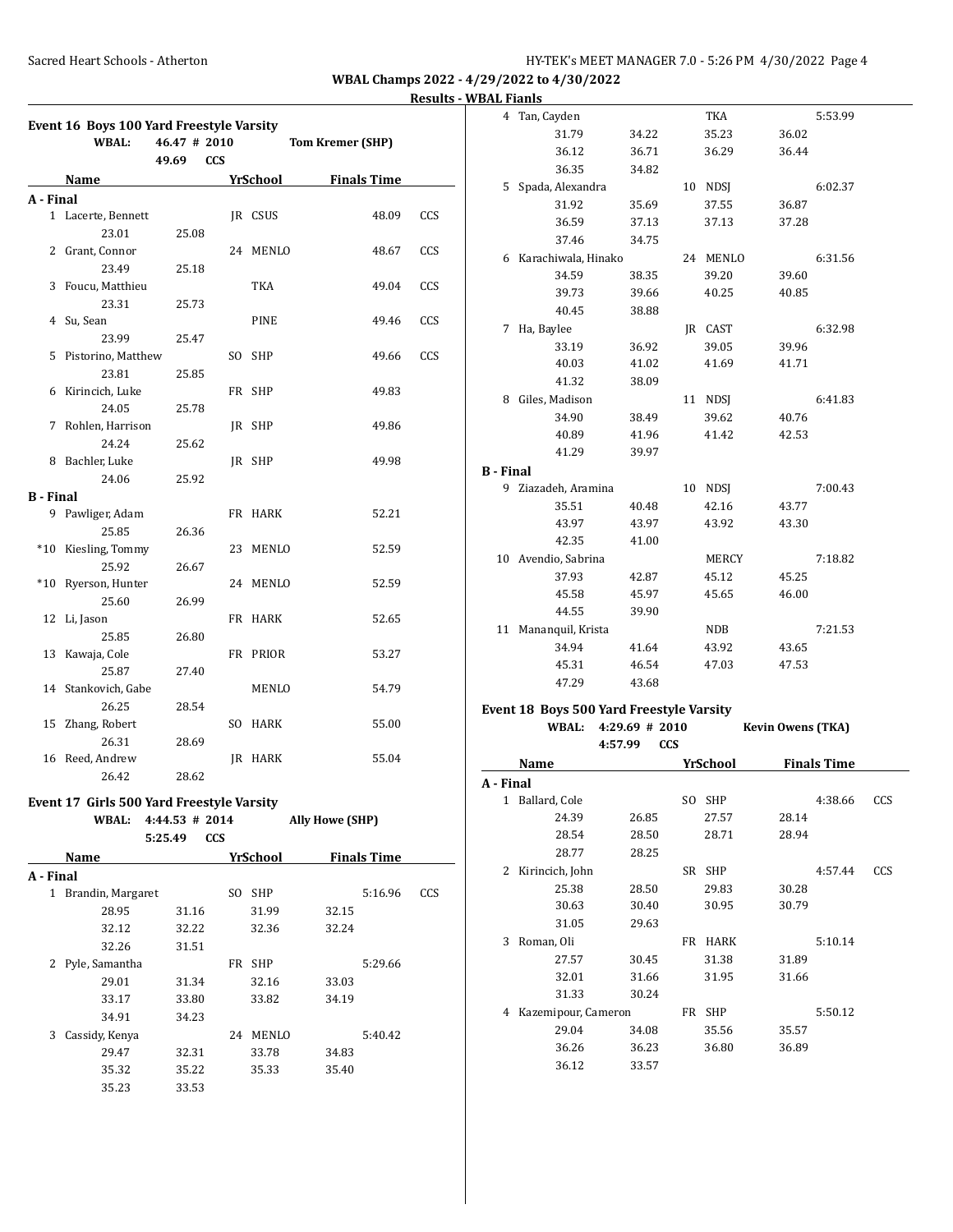#### **Results - WBAL Fianls**

|    | A - Final  (Event 18 Boys 500 Yard Freestyle Varsity) |                    |       |          |              |       |                    |
|----|-------------------------------------------------------|--------------------|-------|----------|--------------|-------|--------------------|
|    | Name                                                  |                    |       | YrSchool |              |       | <b>Finals Time</b> |
| 5. |                                                       | Galligan, Patrick  |       | 24       | <b>MENLO</b> |       | 6:06.35            |
|    |                                                       | 30.86              | 34.42 |          | 35.97        | 36.86 |                    |
|    |                                                       | 37.79              | 37.96 |          | 39.43        | 39.49 |                    |
|    |                                                       | 37.52              | 36.05 |          |              |       |                    |
| 6  |                                                       | Sutherland, Jacob  |       | FR       | <b>CSUS</b>  |       | 6:10.33            |
|    |                                                       | 32.02              | 36.45 |          | 38.44        | 37.52 |                    |
|    |                                                       | 38.35              | 38.38 |          | 38.77        | 38.05 |                    |
|    |                                                       | 37.33              | 35.02 |          |              |       |                    |
| 7  |                                                       | Morse-deBrier, Max |       | SR       | <b>CSUS</b>  |       | 6:19.09            |
|    |                                                       | 33.60              | 37.43 |          | 39.06        | 38.26 |                    |
|    |                                                       | 38.59              | 39.30 |          | 38.47        | 39.11 |                    |
|    |                                                       | 38.07              | 37.20 |          |              |       |                    |

**Event 19 Girls 200 Yard Freestyle Relay Varsity WBAL: 1:36.52 # 2014 Sacred Heart Prep Howe, Holman, Bower, Sturzenegger 1:46.99 CCS Team Relay Finals Time** 1 CAST A 1:39.11 CCS 24.77 25.49 24.69 24.16 2 TKA 2 2 A 2 1:40.24 CCS 24.65 26.19 24.69 24.71 3 SHP A 1:42.80 CCS 25.40 26.56 25.30 25.54 4 HARK A 1:44.47 CCS 25.10 26.78 27.39 25.20 5 MENLO A 1:44.81 CCS 26.49 25.83 26.79 25.70

6 CSUS A 1:55.96 27.56 29.03 36.53 22.84 7 MERCY **A** 1:56.01 30.26 28.61 30.19 26.95 8 NDSJ A 2:02.08 28.31 29.78 33.54 30.45 9 NDB A 2:02.91 38.81 24.35 29.79 29.96 10 NUEVA A 2:09.09 26.98 35.69 33.11 33.31 -- CAST B x1:47.37 25.49 27.56 27.86 26.46 -- SHP C x1:54.07 26.73 26.90 29.78 30.66 -- SHP D x1:54.45 26.37 27.51 29.66 30.91 -- MENLO B x1:55.06 28.64 31.94 26.97 27.51 -- HARK B x1:58.14 32.64 35.33 21.21 28.96 -- TKA B x2:01.27 29.36 35.90 28.11 27.90 -- SHP B x2:03.47 28.59 29.13 29.99 35.76 -- CAST C x2:06.64 31.14 35.33 31.14 29.03 -- NDSJ B x2:25.62 38.70 35.26 38.85 32.81

| <b>MERCY</b><br>$---$   |       | B     | x2:31.71 |
|-------------------------|-------|-------|----------|
| 36.23                   | 36.91 | 39.74 | 38.83    |
| <b>NDSI</b><br>$\cdots$ |       | C     | x2:41.84 |
| 47.58                   | 35.24 | 41.61 | 37.41    |
| --- NDSI                |       | D     | x2:43.47 |
| 39.56                   | 45.75 | 40.28 | 37.88    |
| --- NDSI                |       | E     | x3:24.93 |
| 1:02.62                 | 41.58 | 50.19 | 50.54    |

# **Event 20 Boys 200 Yard Freestyle Relay Varsity**

# **WBAL: 1:25.91 # 2019 Harker**

**Chung, Kwok, Hu, Edwards**

|     |             | 1:34.39 CCS |                |                    |     |
|-----|-------------|-------------|----------------|--------------------|-----|
|     | <b>Team</b> |             | Relay          | <b>Finals Time</b> |     |
|     | 1 SHP       |             | A              | 1:32.23            | CCS |
|     | 22.89       | 23.29       | 23.11          | 22.94              |     |
|     | 2 MENLO     |             | A              | 1:32.39            | CCS |
|     | 22.45       | 23.75       | 23.83          | 22.36              |     |
|     | 3 HARK      |             | A              | 1:34.25            | CCS |
|     | 22.93       | 23.75       | 23.96          | 23.61              |     |
|     | 4 CSUS      |             | A              | 1:36.87            |     |
|     | 23.81       | 24.72       | 26.09          | 22.25              |     |
|     | 5 NUEVA     |             | A              | 1:42.01            |     |
|     | 25.73       | 27.50       | 25.26          | 23.52              |     |
|     | 6 PRIOR     |             | A              | 1:43.28            |     |
|     | 25.76       | 26.28       | 26.63          | 24.61              |     |
|     | 7 TKA       |             | A              | 1:55.24            |     |
|     | 22.72       | 25.72       | 29.64          | 37.16              |     |
|     | --- SHP     |             | $F$ and $F$    | x1:36.28           |     |
|     | 22.86       | 24.34       | 24.24          | 24.84              |     |
|     | --- SHP     |             | D              | x1:40.43           |     |
|     | 23.39       | 25.97       | 27.45          | 23.62              |     |
|     | SHP         |             | E.             | x1:40.67           |     |
|     | 23.76       | 26.14       | 26.76          | 24.01              |     |
|     | --- HARK    |             | B <sub>a</sub> | x1:43.85           |     |
|     | 25.67       | 26.06       | 26.36          | 25.76              |     |
|     | --- SHP     |             | $\mathbf{C}$   | x1:46.05           |     |
|     | 25.37       | 26.30       | 28.10          | 26.28              |     |
| --- | HARK        |             | C.             | x1:46.69           |     |
|     | 26.97       | 27.40       | 28.01          | 24.31              |     |
|     | --- SHP     |             | B.             | x1:46.93           |     |
|     | 23.87       | 33.26       | 25.75          | 24.05              |     |
|     | MENLO       |             | B              | x1:48.32           |     |
|     | 26.31       | 26.15       | 30.41          | 25.45              |     |
|     | PRIOR       |             | B              | x2:06.54           |     |
|     | 31.75       | 32.21       | 34.19          | 28.39              |     |

#### **Event 23 Girls 100 Yard Backstroke Varsity**

#### **WBAL: 53.57 # 2013 Ally Howe (SHP) 1:02.39 CCS**

|           |                 | 1.V <i>L.J.</i> | ື   |          |                    |     |
|-----------|-----------------|-----------------|-----|----------|--------------------|-----|
|           | Name            |                 |     | YrSchool | <b>Finals Time</b> |     |
| A - Final |                 |                 |     |          |                    |     |
|           | Li, Kaia        |                 |     | SR SHP   | 55.59              | CCS |
|           | 27.09           | 28.50           |     |          |                    |     |
|           | 2 Chan, Katelyn |                 | SO. | SHP      | 59.38              | CCS |
|           | 28.99           | 30.39           |     |          |                    |     |
| 3         | Li, Abby        |                 |     | FR SHP   | 1:01.27            | CCS |
|           | 29.88           | 31.39           |     |          |                    |     |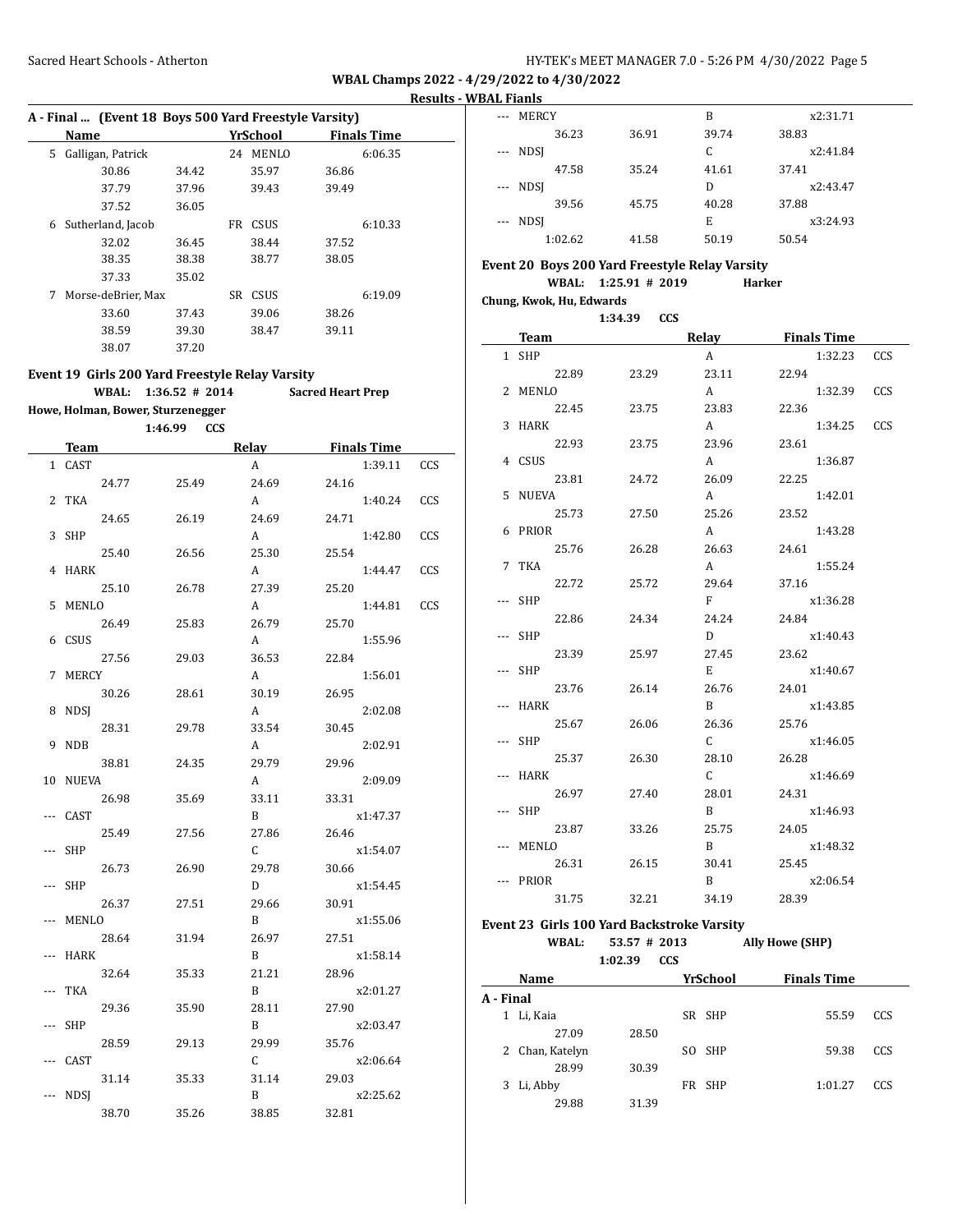### **Results - WBAL Fianls**

| A - Final  (Event 23 Girls 100 Yard Backstroke Varsity) |                    |       |           |              |                    |
|---------------------------------------------------------|--------------------|-------|-----------|--------------|--------------------|
|                                                         | Name               |       |           | YrSchool     | <b>Finals Time</b> |
|                                                         | 4 Lee, Caitlyn     |       |           | FR CAST      | 1:02.66            |
|                                                         | 30.14              | 32.52 |           |              |                    |
| 5                                                       | Fearon, Nina       |       |           | SR CAST      | 1:04.30            |
|                                                         | 31.43              | 32.87 |           |              |                    |
| 6                                                       | Porteous, Annika   |       | 23        | MENLO        | 1:07.42            |
|                                                         | 32.83              | 34.59 |           |              |                    |
| 7                                                       | Garg, Aishani      |       |           | <b>DTECH</b> | 1:07.49            |
|                                                         | 33.03              | 34.46 |           |              |                    |
| 10                                                      | Grace, Kaileen     |       | 12        | <b>NDSI</b>  | 1:08.16            |
|                                                         | 33.72              | 34.44 |           |              |                    |
| B - Final                                               |                    |       |           |              |                    |
| 8                                                       | Wong, Cadence      |       |           | MERCY        | 1:07.62            |
|                                                         | 32.70              | 34.92 |           |              |                    |
| 9                                                       | Feng, Mirabelle    |       |           | FR HARK      | 1:08.00            |
|                                                         | 33.53              | 34.47 |           |              |                    |
| 11                                                      | Homer, Lucy        |       |           | IR SHP       | 1:09.77            |
|                                                         | 33.89              | 35.88 |           |              |                    |
| 12                                                      | Spada, Alexandra   |       | 10        | <b>NDSI</b>  | 1:10.04            |
|                                                         | 34.15              | 35.89 |           |              |                    |
| 13                                                      | Burks, Annika      |       |           | IR CAST      | 1:10.34            |
|                                                         | 34.54              | 35.80 |           |              |                    |
|                                                         | 14 Mukherjee, Diya |       |           | SO HARK      | 1:14.69            |
|                                                         | 35.75              | 38.94 |           |              |                    |
|                                                         | 15 Prasad, Tanvi   |       | SO.       | CAST         | 1:18.62            |
|                                                         | 37.46              | 41.16 |           |              |                    |
|                                                         | Ha, Baylee         |       | <b>IR</b> | CAST         | X1:20.32           |
|                                                         | 38.39              | 41.93 |           |              |                    |

### **Event 24 Boys 100 Yard Backstroke Varsity**

|               | <b>WBAL:</b>       | 50.40 # 2012        |     | <b>Tom Kremer (SHP)</b> |                    |     |
|---------------|--------------------|---------------------|-----|-------------------------|--------------------|-----|
|               |                    | <b>CCS</b><br>56.99 |     |                         |                    |     |
|               | Name               |                     |     | YrSchool                | <b>Finals Time</b> |     |
| <b>Finals</b> |                    |                     |     |                         |                    |     |
|               | 1 Lacerte, Bennett |                     |     | IR CSUS                 | 51.01              | CCS |
|               | 24.70              | 26.31               |     |                         |                    |     |
| 2             | Kajarekar, Saahil  |                     | SO. | HARK                    | 56.65              | CCS |
|               | 27.95              | 28.70               |     |                         |                    |     |
| 3             | Berry, Nikhil      |                     | 23  | MENLO                   | 56.98              | CCS |
|               | 27.64              | 29.34               |     |                         |                    |     |
| 4             | Foucu, Matthieu    |                     |     | <b>TKA</b>              | 57.47              |     |
|               | 28.06              | 29.41               |     |                         |                    |     |
| 5             | Kirincich, John    |                     |     | SR SHP                  | 58.80              |     |
|               | 28.84              | 29.96               |     |                         |                    |     |
| 6             | Pistorino, Matthew |                     |     | SO SHP                  | 1:02.16            |     |
|               | 29.86              | 32.30               |     |                         |                    |     |
| 7             | Sylvester, Karl    |                     |     | FR SHP                  | 1:04.92            |     |
|               | 31.62              | 33.30               |     |                         |                    |     |
| 8             | Averbuck, Redmond  |                     |     | SO SHP                  | 1:04.98            |     |
|               | 30.33              | 34.65               |     |                         |                    |     |
| 9             | Stern, Kayden      |                     |     | TKA                     | 1:09.14            |     |
|               | 32.72              | 36.42               |     |                         |                    |     |
| 10            | Rossi, Lachlan     |                     | SO. | <b>HARK</b>             | 1:09.50            |     |
|               | 33.39              | 36.11               |     |                         |                    |     |
|               | Liu, Mingshi       |                     |     | TKA                     | DO.                |     |
|               | 38.63              | 41.99               |     |                         |                    |     |

|                  | Event 27 Girls 100 Yard Breaststroke Varsity<br><b>WBAL:</b> | $1:03.44$ # 2017<br>1:09.99<br><b>CCS</b> |     |              | Natalie Tuck (Cast) |     |
|------------------|--------------------------------------------------------------|-------------------------------------------|-----|--------------|---------------------|-----|
|                  | Name                                                         |                                           |     | YrSchool     | <b>Finals Time</b>  |     |
| A - Final        |                                                              |                                           |     |              |                     |     |
|                  | 1 J-Cheng, Audrey                                            |                                           |     | IR SHP       | 1:02.32#            | CCS |
|                  | 29.11                                                        | 33.21                                     |     |              |                     |     |
|                  | 2 Cui, Kyra                                                  |                                           |     | FR HARK      | 1:04.38             | CCS |
|                  | 30.31                                                        | 34.07                                     |     |              |                     |     |
| 3                | Hong, Ashley                                                 |                                           | SO. | <b>HARK</b>  | 1:04.74             | CCS |
|                  | 30.33                                                        | 34.41                                     |     |              |                     |     |
|                  | 4 Mina, Tristen                                              |                                           |     | TKA          | 1:06.89             | CCS |
|                  | 31.43                                                        | 35.46                                     |     |              |                     |     |
|                  | 5 Chuang, Eden                                               |                                           | 25  | MENLO        | 1:10.20             |     |
|                  | 33.22                                                        | 36.98                                     |     |              |                     |     |
|                  | 6 Wong, Cherise                                              |                                           | IR  | NUEVA        | 1:10.63             |     |
|                  | 32.70                                                        | 37.93                                     |     |              |                     |     |
|                  | 7 Wang, Chloe                                                |                                           |     | SR CSUS      | 1:15.31             |     |
|                  | 35.54                                                        | 39.77                                     |     |              |                     |     |
|                  | 8 Lee, Zoe                                                   |                                           |     | FR CAST      | 1:16.89             |     |
|                  | 35.86                                                        | 41.03                                     |     |              |                     |     |
| <b>B</b> - Final |                                                              |                                           |     |              |                     |     |
|                  | 9 Kwok, Zoe                                                  |                                           |     | FR SHP       | 1:16.63             |     |
|                  | 36.16                                                        | 40.47                                     |     |              |                     |     |
| 10               | Floyd, Emily                                                 |                                           | 09  | <b>NDSI</b>  | 1:20.30             |     |
|                  | 37.76                                                        | 42.54                                     |     |              |                     |     |
| 11               | Seale, Talula                                                |                                           |     | SR CAST      | 1:20.46             |     |
|                  | 37.99                                                        | 42.47                                     |     |              |                     |     |
|                  | 12 Yee, Allison                                              |                                           |     | <b>MERCY</b> | 1:22.21             |     |
|                  | 38.92                                                        | 43.29                                     |     |              |                     |     |
| 13               | Madigan, Elizabeth                                           |                                           |     | IR SHP       | 1:23.42             |     |
|                  | 38.14                                                        | 45.28                                     |     |              |                     |     |
|                  | 14 Robertson, Kira L                                         |                                           |     | FR CAST      | 1:23.62             |     |
|                  | 39.66                                                        | 43.96                                     |     |              |                     |     |
|                  | 15 Hocker, Riley                                             |                                           | IR  | SHP          | 1:26.98             |     |
|                  | 41.25                                                        | 45.73                                     |     |              |                     |     |
| 16               | Kingham, Ciara                                               |                                           |     | <b>NDB</b>   | 1:27.00             |     |
|                  | 39.20                                                        | 47.80                                     |     |              |                     |     |
|                  | Event 28, Boys 100 Yard Breaststroke Varsity                 |                                           |     |              |                     |     |

#### **Event 28 Boys 100 Yard Breaststroke Varsity**

| WBAL: | $55.21 \# 2019$ | Jason Kwok (Hark) |
|-------|-----------------|-------------------|
|       | $1:01.99$ CCS   |                   |

| Name      |                  | <b>YrSchool</b> | <b>Finals Time</b> |         |     |
|-----------|------------------|-----------------|--------------------|---------|-----|
| A - Final |                  |                 |                    |         |     |
|           | 1 Wang, Jayden   |                 | CSUS<br>FR         | 1:01.38 | CCS |
|           | 28.38            | 33.00           |                    |         |     |
| 2         | Ma, Conrad       |                 | SR SHP             | 1:01.62 | CCS |
|           | 28.78            | 32.84           |                    |         |     |
| 3         | Hsu, Ryan        |                 | <b>DTECH</b>       | 1:01.72 | CCS |
|           | 29.14            | 32.58           |                    |         |     |
| 4         | Tung, Andrew     |                 | <b>MENLO</b><br>23 | 1:03.81 |     |
|           | 29.93            | 33.88           |                    |         |     |
| 5         | Baumgarte, Oskar |                 | <b>HARK</b><br>FR  | 1:05.52 |     |
|           | 30.77            | 34.75           |                    |         |     |
| 6         | Hsu, Brandon     |                 | <b>DTECH</b>       | 1:05.84 |     |
|           | 31.05            | 34.79           |                    |         |     |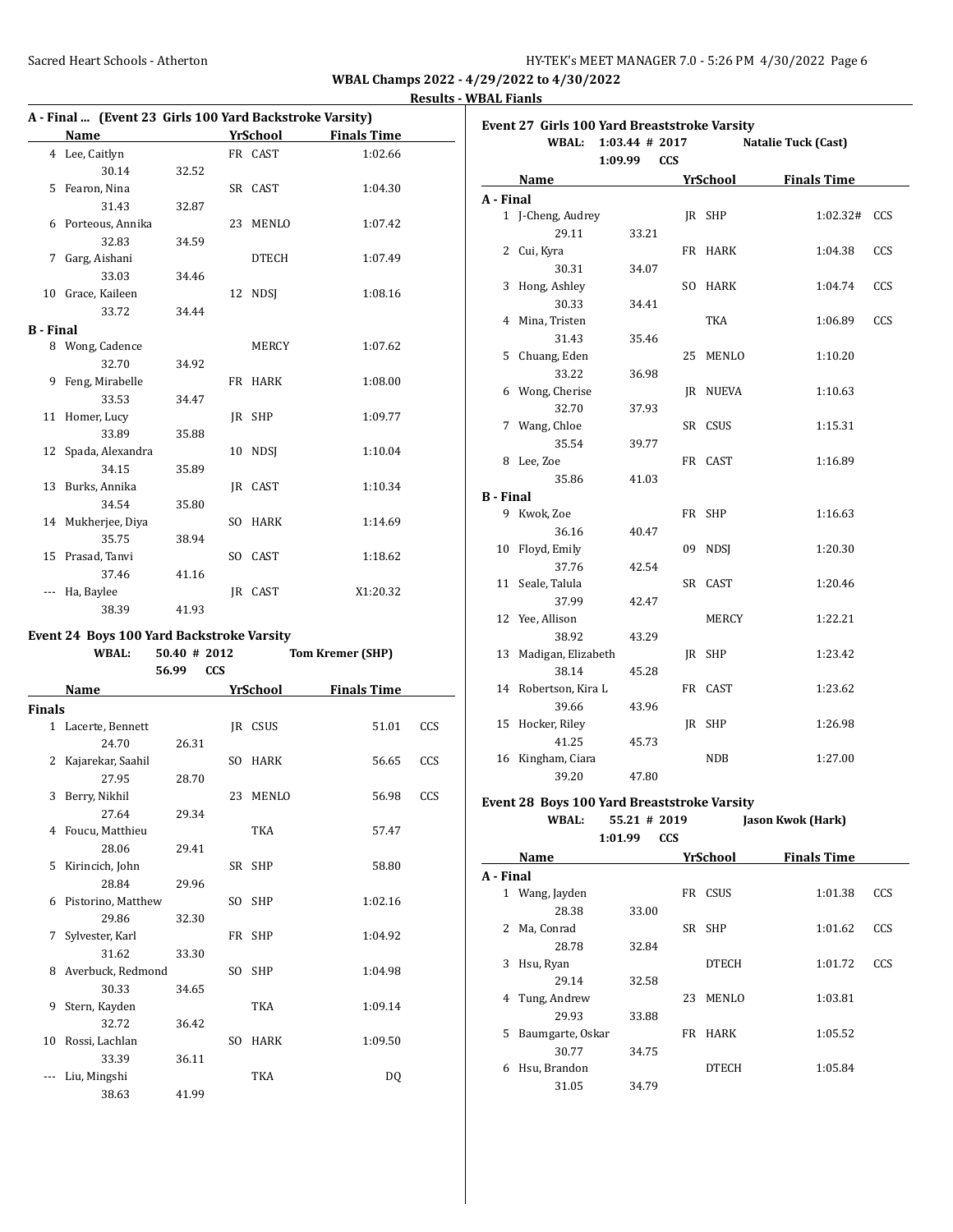|                  | A - Final  (Event 28 Boys 100 Yard Breaststroke Varsity) |       |     |              |                    |  |
|------------------|----------------------------------------------------------|-------|-----|--------------|--------------------|--|
|                  | Name                                                     |       |     | YrSchool     | <b>Finals Time</b> |  |
|                  | 7 West, Ryan                                             |       |     | SO SHP       | 1:06.27            |  |
|                  | 30.93                                                    | 35.34 |     |              |                    |  |
| 8                | Kim, Ethan                                               |       | IR  | NUEVA        | 1:07.56            |  |
|                  | 30.98                                                    | 36.58 |     |              |                    |  |
| <b>B</b> - Final |                                                          |       |     |              |                    |  |
|                  | 9 Wong, Ryan                                             |       |     | FR SHP       | 1:08.42            |  |
|                  | 32.18                                                    | 36.24 |     |              |                    |  |
| 10               | Gurtner, Pierce                                          |       |     | SO SHP       | 1:12.86            |  |
|                  | 34.56                                                    | 38.30 |     |              |                    |  |
| 11               | Barth, Ryan                                              |       | SO. | <b>HARK</b>  | 1:14.55            |  |
|                  | 34.68                                                    | 39.87 |     |              |                    |  |
|                  | 12 Risk, Daniel                                          |       |     | FR NUEVA     | 1:16.45            |  |
|                  | 36.07                                                    | 40.38 |     |              |                    |  |
|                  | 13 Thilking, Jay                                         |       |     | SR HARK      | 1:20.26            |  |
|                  | 37.03                                                    | 43.23 |     |              |                    |  |
|                  | 14 Shiraki, Shuga                                        |       |     | <b>DTECH</b> | 1:21.19            |  |
|                  | 37.33                                                    | 43.86 |     |              |                    |  |
|                  | 15 Liu, Mingshi                                          |       |     | TKA          | 1:23.76            |  |
|                  | 38.49                                                    | 45.27 |     |              |                    |  |
|                  | Wei, Nicholas                                            |       | IR  | <b>HARK</b>  | DQ                 |  |
|                  | 34.55                                                    | 38.00 |     |              |                    |  |

### **Event 29 Girls 400 Yard Freestyle Relay Varsity WBAL: 3:31.92 # 2019 SHP**

**Ross, Gibbons, Li, Reinstein**

**3:56.99 CCS Team Relay Finals Time**

|   | теаш    |         | Reiay |         | rinais rime   |     |
|---|---------|---------|-------|---------|---------------|-----|
|   | 1 SHP   |         | A     |         | 3:30.92# CCS  |     |
|   | 24.94   | 51.83   | 25.83 | 53.74   |               |     |
|   | 25.38   | 53.21   | 25.12 | 52.14   |               |     |
|   | 2 CAST  |         | A     |         | $3:36.33$ CCS |     |
|   | 26.21   | 55.63   | 25.42 | 53.59   |               |     |
|   | 26.15   | 55.10   | 24.82 | 52.01   |               |     |
|   | 3 TKA   |         | A     |         | 3:38.96       | CCS |
|   | 25.12   | 52.28   | 27.95 | 58.30   |               |     |
|   | 25.60   | 53.73   | 25.92 | 54.65   |               |     |
|   | 4 HARK  |         | A     |         | 3:54.73 CCS   |     |
|   | 29.46   | 1:01.26 | 29.20 | 1:00.56 |               |     |
|   | 27.66   | 59.00   | 25.78 | 53.91   |               |     |
|   | 5 NDSI  |         | A     |         | 3:58.85       |     |
|   | 27.96   | 57.23   | 28.71 | 1:00.02 |               |     |
|   | 27.61   | 59.19   | 29.71 | 1:02.41 |               |     |
|   | 6 MENLO |         | A     |         | 4:08.12       |     |
|   | 30.60   | 1:02.89 | 30.34 | 1:04.18 |               |     |
|   | 28.33   | 1:00.91 | 28.77 | 1:00.14 |               |     |
|   | 7 MERCY |         | A     |         | 4:19.32       |     |
|   | 37.91   | 1:22.66 | 15.39 | 38.65   |               |     |
|   | 46.44   | 1:04.09 | 21.29 | 1:13.92 |               |     |
|   | 8 NDB   |         | A     |         | 4:22.82       |     |
|   | 32.17   | 1:07.16 | 29.45 | 1:04.19 |               |     |
|   | 32.27   | 1:07.62 | 30.47 | 1:03.85 |               |     |
| 9 | NUEVA   |         | A     |         | 4:54.05       |     |
|   | 36.05   | 1:17.75 | 18.74 | 37.92   |               |     |
|   | 42.08   | 1:17.97 | 41.88 | 1:40.41 |               |     |
|   |         |         |       |         |               |     |

| CAST        |       |         | B            | x4:05.43 |
|-------------|-------|---------|--------------|----------|
|             | 27.33 | 56.85   | 29.92        | 1:03.98  |
|             | 30.27 | 1:04.01 | 29.04        | 1:00.59  |
| MENLO       |       |         | B            | x4:21.64 |
|             | 30.94 | 1:04.33 | 30.53        | 1:15.10  |
|             | 23.86 | 57.63   | 30.63        | 1:04.58  |
| <b>SHP</b>  |       |         | E            | x4:22.50 |
|             | 27.87 | 57.83   | 32.54        | 1:11.14  |
|             | 30.63 | 1:03.84 | 33.93        | 1:09.69  |
| CAST        |       |         | C.           | x4:37.55 |
|             | 33.00 | 1:15.27 | 28.70        | 1:06.95  |
|             | 32.09 | 1:07.53 | 32.07        | 1:07.80  |
| SHP         |       |         | D            | x4:42.77 |
|             | 27.10 | 56.48   | 29.80        | 1:01.90  |
|             | 46.11 | 1:37.52 | 31.43        | 1:06.87  |
| SHP         |       |         | B            | x4:45.48 |
|             | 29.50 | 1:01.73 | 32.08        | 1:06.64  |
|             | 33.31 | 1:11.18 | 15.66        | 1:25.93  |
| <b>NDSI</b> |       |         | B            | x5:40.36 |
|             | 41.41 | 1:32.78 | 37.17        | 1:21.63  |
|             | 40.38 | 1:25.64 | 38.52        | 1:20.31  |
| <b>NDSI</b> |       |         | $\mathsf{C}$ | x5:42.86 |
|             | 43.58 | 1:34.18 | 41.00        | 1:29.11  |
|             | 41.07 | 1:30.77 | 32.96        | 1:08.80  |
| <b>SHP</b>  |       |         | $\mathsf{C}$ | DQ       |
|             | 27.22 | 56.53   | 30.79        | 1:05.81  |
|             | 28.31 | 59.58   | 27.83        | 59.26    |

### **Event 30 Boys 400 Yard Freestyle Relay Varsity**

**WBAL: 3:08.84 # 2019 Harker**

**Chung, Kwok, Hu, Edwards**

|             | 3:29.99<br><b>CCS</b> |                |                    |            |
|-------------|-----------------------|----------------|--------------------|------------|
| <b>Team</b> |                       | Relay          | <b>Finals Time</b> |            |
| 1 SHP       |                       | A              | 3:22.81            | <b>CCS</b> |
| 24.20       | 50.61                 | 24.52          | 51.50              |            |
| 23.94       | 50.15                 | 23.55          | 50.55              |            |
| 2 HARK      |                       | A              | 3:34.25            |            |
| 25.90       | 53.74                 | 26.06          | 55.65              |            |
| 25.21       | 52.94                 | 25.00          | 51.92              |            |
| 3 MENLO     |                       | A              | 3:48.23            |            |
| 27.37       | 58.09                 | 26.01          | 56.26              |            |
| 27.90       | 58.64                 | 25.74          | 55.24              |            |
| 4 NUEVA     |                       | A              | 3:50.15            |            |
| 27.10       | 58.04                 | 16.25          | 1:01.12            |            |
| 27.29       | 57.44                 | 24.85          | 53.55              |            |
| 5 CSUS      |                       | A              | 4:12.28            |            |
| 28.50       | 59.46                 | 29.41          | 1:03.75            |            |
| 31.67       | 1:07.16               | 29.50          | 1:01.91            |            |
| SHP         |                       | D.             | x3:39.80           |            |
| 24.81       | 51.62                 | 24.10          | 51.38              |            |
| 27.89       | 58.96                 | 27.33          | 57.84              |            |
| SHP         |                       | E              | x3:42.52           |            |
| 24.92       | 52.55                 | 16.54          | 55.94              |            |
| 27.65       | 58.47                 | 26.77          | 55.56              |            |
| SHP         |                       | B <sub>a</sub> | x3:46.40           |            |
| 25.52       | 55.70                 | 25.04          | 53.81              |            |
| 28.19       | 59.00                 | 27.76          | 57.89              |            |